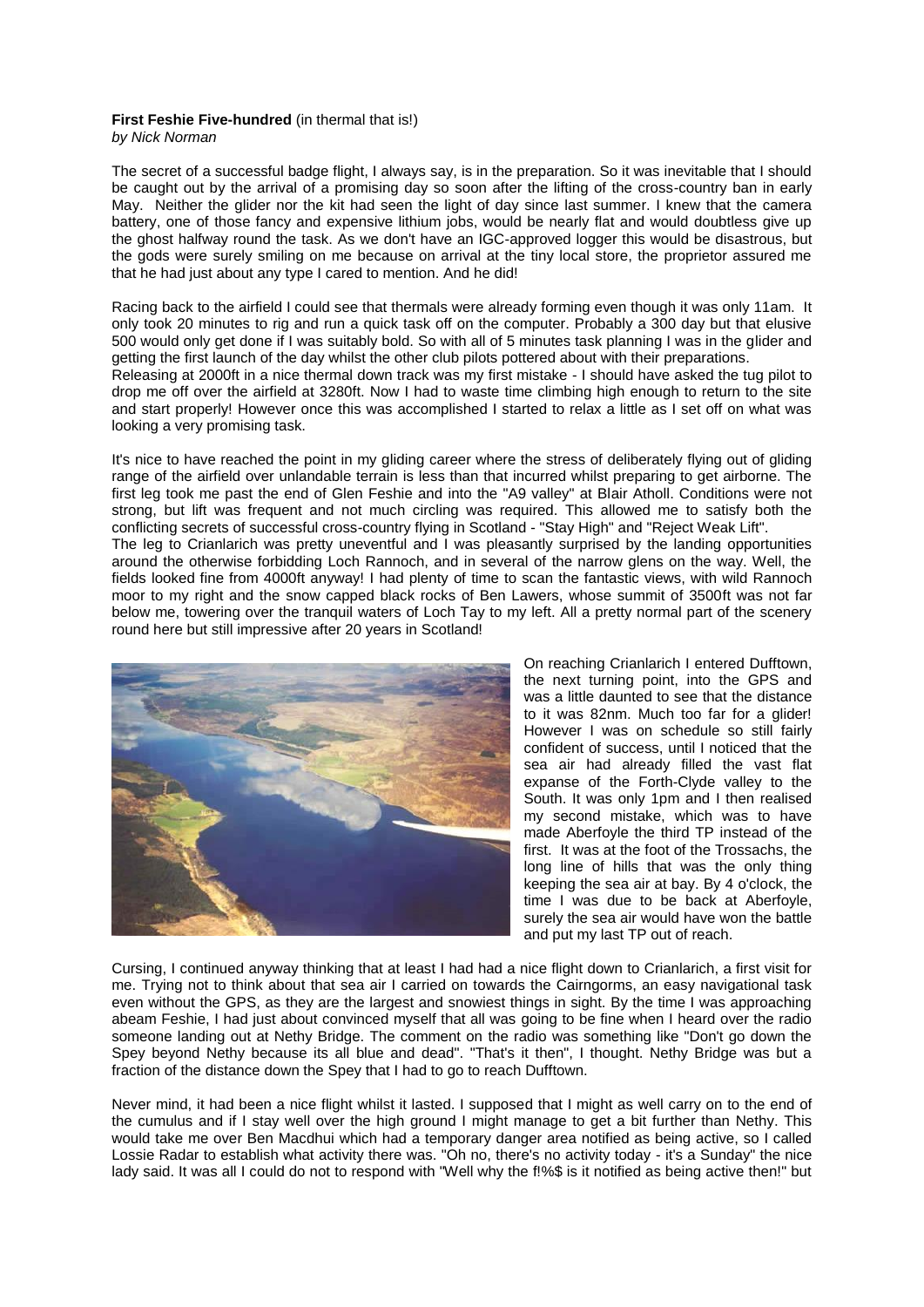uncharacteristically managed to hold my tongue. I pressed on expecting at any moment to reach the edge of the thermal activity, but surprisingly a narrow archipelago of cumulus stretched on, protected from the sea air by the Cromdale hills, until I was within striking distance of Dufftown.

So it was possible after all! Climbing to cloudbase in the last and rather weak cumulus I tiptoed off with zero macready and had rounded the turning point and was back in the weak lift at the first Cu, still at about 2500ft. Spirits raised, I was soon romping back down towards my final turning point at 85 knots in good conditions.

I should have been worrying about that sea air at Aberfoyle, but there was a much more pressing concern now - coming from my bladder. I have never been very good at bodily functions in a glider and the time taken can cost a lot of average kphs. I decided I had to wait for the sort of cloud that would lift the glider without my intervention, and as luck would have it, there was a huge black one over Ben Lawers. The glider took full advantage of its new-found freedom now that its pilot was busy with other things, cavorting happily from side to side and varying its speed from stall to VNE, with just the occasional prod from its distracted erstwhile master to stop it from self-destructing. He had just found out that the rubber attachments that had been lying in the cockpit side pocket had reached an advanced stage of rot. Oh well, just another piece of poor preparation! In fact the reader will be relieved to know that not a drop was spilt, although not as relieved as I was, not the least because not only was I now in control of the glider again, but also because it had obligingly climbed 1000' all on its own and seemed to have an air of "who needs a pilot anyway?" about it.

Approaching Aberfoyle I could see it was not going to be easy. Whilst there were a few sick and feeble cumuli still hanging on, they were few, far between and well below the ones further inland. It would be no problem reaching Aberfoyle, but to stay in the air I had to get back well into the hills to get to the lift. The terrain there is high and unlandable, and I knew it would not take much loss of height before it was out of reach, so I scratched the last foot of weak lift out of the last cloud and set off at best glide. Again the gods were smiling as the air was quite buoyant and I lost little height, getting back to the first cloud again at well above ground level. However the lift was barely workable and after several turns in up, boredom took hold and I pushed on to the next cloud. This was similar, giving the same ½ up and when I looked back, the previous cloud had gone! I really had to press on because that sea air was hot (or should that be cold?) on my tail. Arriving at the next cloud and looking back, there was nothing to be seen! Desperate action was required.

I flew directly North into the high ground and well off track. Under me, and really very close, was a particularly unlandable bit of terrain, the only soft bit being the waters of Loch Katrine. If I pressed on to the first reasonable looking cloud, I might or might not make it before the ground came up to meet me and would certainly be out of gliding range of landability. If I turned back to the lower ground now I would certainly be landing out within minutes. No choice really - press on!

After 30 minutes or so of scratching around in straggly lift there is nothing nicer than hitting that long and strong kick of a real thermal, and I was fortunately treated to this just moments before I would have finally given up and made that soft but wet landing on loch Katrine. Despair vanishing in an instant, I was soon on my way again and suddenly starting to feel confident of success. With "the end in sight" relaxation also came a realisation that I was tired. Really very tired and fatigued to the point of dysfunctionality. So dysfunctional that when Jack Stephen called me up on the radio and said "There is a large area of dead spread out in the A9 valley" I politely acknowledged his kind transmission but thought "There's a huge black cloud over Ben Lawers that even my Ventus, with only 20 minutes solo time under its belt, managed to climb 1000' in" not realising that although that was the case an hour ago, it was probably not so now. Fortunately it was not long before I realised the problem, and was still near cloud base.

The ground ahead was dark as far as the eye could see, and my last vestiges of sentience made me twiddle that macready knob down to zero straight away. From the middle of Loch Tay to the hills on the far side of the A9 there was nothing but overcast Stratus. "Ah well, just when you thought you'd cracked it....might as well trundle on a bit to minimise the retrieve." But in the distance there was a tiny patch of weak sunlight, no bigger than a field, near the shores of Loch Rannoch. This was surely my only chance. Changing course to fly towards it, I held my breath. Nothing...Nothing...Nothing...then a feeble bleeping from the vario! I was delighted to see ½ up and circled gratefully at minimum sink.

I am not very good in weak lift - boredom usually sets in after a while and I will press on somewhere else, usually to my detriment. But this time I was too tired to do anything except cling on for dear life, and after some time I was rewarded by a gradual increase in climb rate to a glorious 2 knots. Eventually I had marginal final glide home, or at least I would have had were it not for the large lumps of granite in the way. I